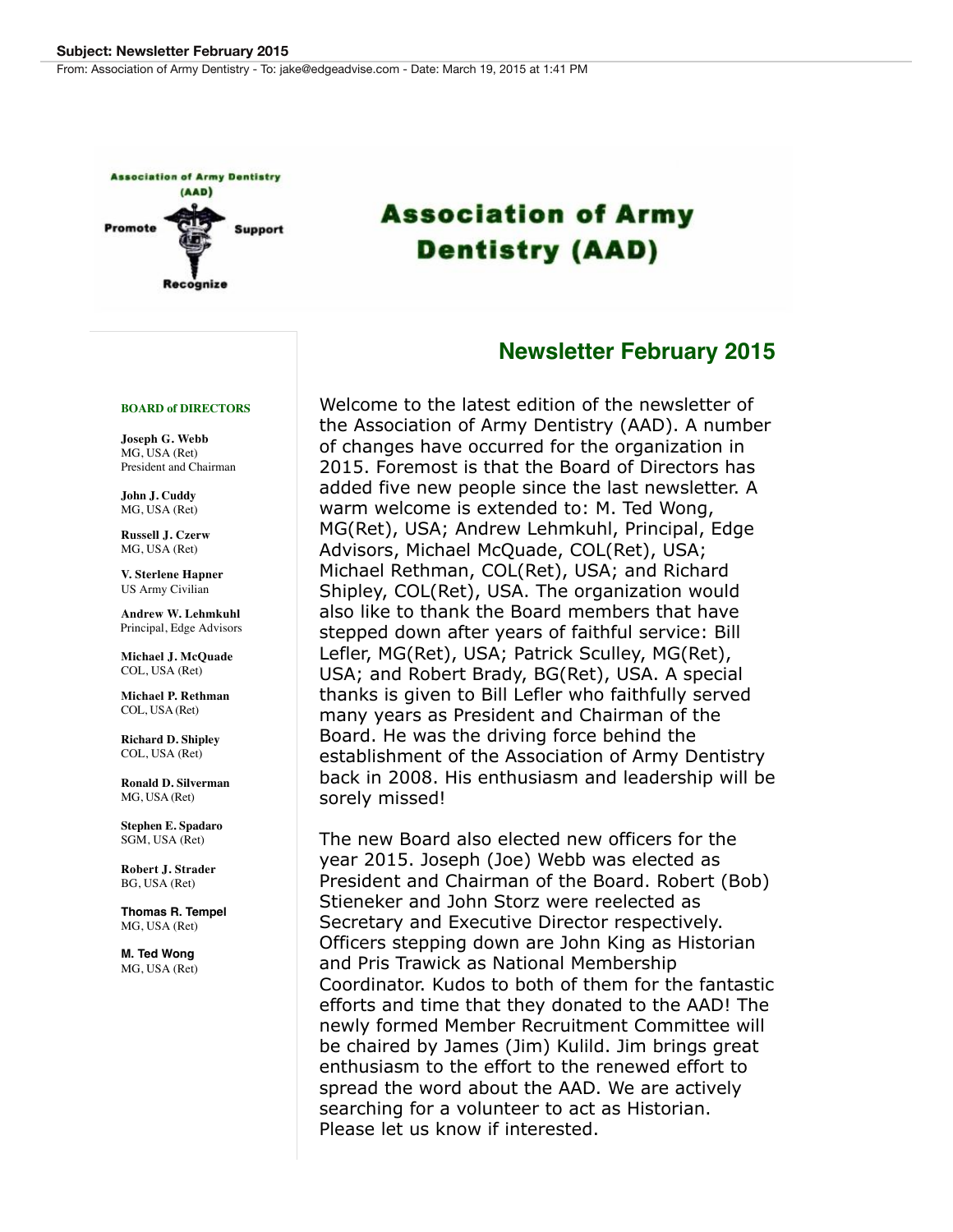Preliminary efforts have begun to mark the 105th anniversary celebration of the Army Dental Corps. The event for this occasion will be held in San Antonio, Texas. Marshall Cox has been named as chair of the committee organizing the event, so you can be assured that it will be a fun time for all.

Look for the AAD's new updated website in the next few months at

[http://www.associationofarmydentistry.org](http://r20.rs6.net/tn.jsp?f=001EaCJASpp_-jUMtACKvUpK-ZbSxxtLDWPHnh6HbOmDOZcpjr4rSs_cPJ07hVqUUYhGMcJFgv4eLqvc4_RKrcMggsRVXQa4Y7pdT0_xTHJqzL7JskG4T5axGK1NtMxWtiJ2LXNl5CjXDQQO_ZpCV2ypxi6OCqEpnp19t9zROt8OkmJbZq2BT14FF7Gxg4QG6UA&c=rMKtv31x5aFWEFy6k0ZonBLvPvCVpEnoEJ69xzww92NKpwqiQlrp9Q==&ch=usaQiBxJy3mB1Wpa6Xol8OAPrA_OBBwl0dD-pphaALm49-B3mZ9N2g==) The Board is in the process of reviewing several candidates and will task the new webmaster with the website overhaul soon

#### **Quick Links**

[2015 Membership Form](http://r20.rs6.net/tn.jsp?f=001EaCJASpp_-jUMtACKvUpK-ZbSxxtLDWPHnh6HbOmDOZcpjr4rSs_cENGHDvFHNak2uwirT9-UbYX7EeFj1LAWphwosgB9HsjMTlJJSCvHubCo7XsRkkBPHFI0IrVKNUwbedfzXrp6yDXHKn6VqCtthRQTltZ2VUM31XbCyAo0kPTUCIR5IpgSNZ7-u4KT2YXg2jy1T-JB3J8p0166j7_P7uae45J3bngyVbxlkFHVm6BS8d3XB12FQ==&c=rMKtv31x5aFWEFy6k0ZonBLvPvCVpEnoEJ69xzww92NKpwqiQlrp9Q==&ch=usaQiBxJy3mB1Wpa6Xol8OAPrA_OBBwl0dD-pphaALm49-B3mZ9N2g==)

# **ADCS News**

The Army Medical Department (AMEDD) has announced a number of organizational changes that will impact the Army Dental Care System. Foremost among the changes are the US Army Dental Command (DENCOM) will cease to exist after June 2015. Instead of a command, a Dental Directorate will be formed that will handle many of the functions previously performed by DENCOM. The reporting scheme of the Dental Directorate is still to be worked out.

However, the deactivation of DENCOM does not affect the remaining dental commands to include Regional Dental Commands (RDC), Dental Activities, (DENTAC), or Dental Clinic Commands (DCC). Command opportunities are still plentiful for Dental Corps officers, but no longer are they strictly reserved for colonels (O-6). Dental clinic commands are available for majors and lieutenant colonels are now eligible for some DENTAC commands.

## **Member News**

Andy Lehmkuhl recently had an article on the subject of practice management published in Dr.Bicuspid.com. To view the article click or cut [and paste the link: http://www.drbicuspid.com/index.aspx?](http://r20.rs6.net/tn.jsp?f=001EaCJASpp_-jUMtACKvUpK-ZbSxxtLDWPHnh6HbOmDOZcpjr4rSs_cICFTrNnNvdTQs45xtQ5qyzenN5AGLqxfWeH7vYptsLbLXbgQKf4ZY0vPUHUoI8BaV0GlcOZrAMlGciktOgFIylTqvNX9TEfrslbSeN8gfd2xEqbhUydya8le0MflM_UBkXBjEmLa5yEs_kW4gZvM7zEE1w3sldexOH6x1kGHA6fkSRjjlbHV_vNhbFgq24P8Fl40xVfZgvLud9VzfwlyH8=&c=rMKtv31x5aFWEFy6k0ZonBLvPvCVpEnoEJ69xzww92NKpwqiQlrp9Q==&ch=usaQiBxJy3mB1Wpa6Xol8OAPrA_OBBwl0dD-pphaALm49-B3mZ9N2g==) sec=wom&pag=dis&ItemID=317289&wf=2134